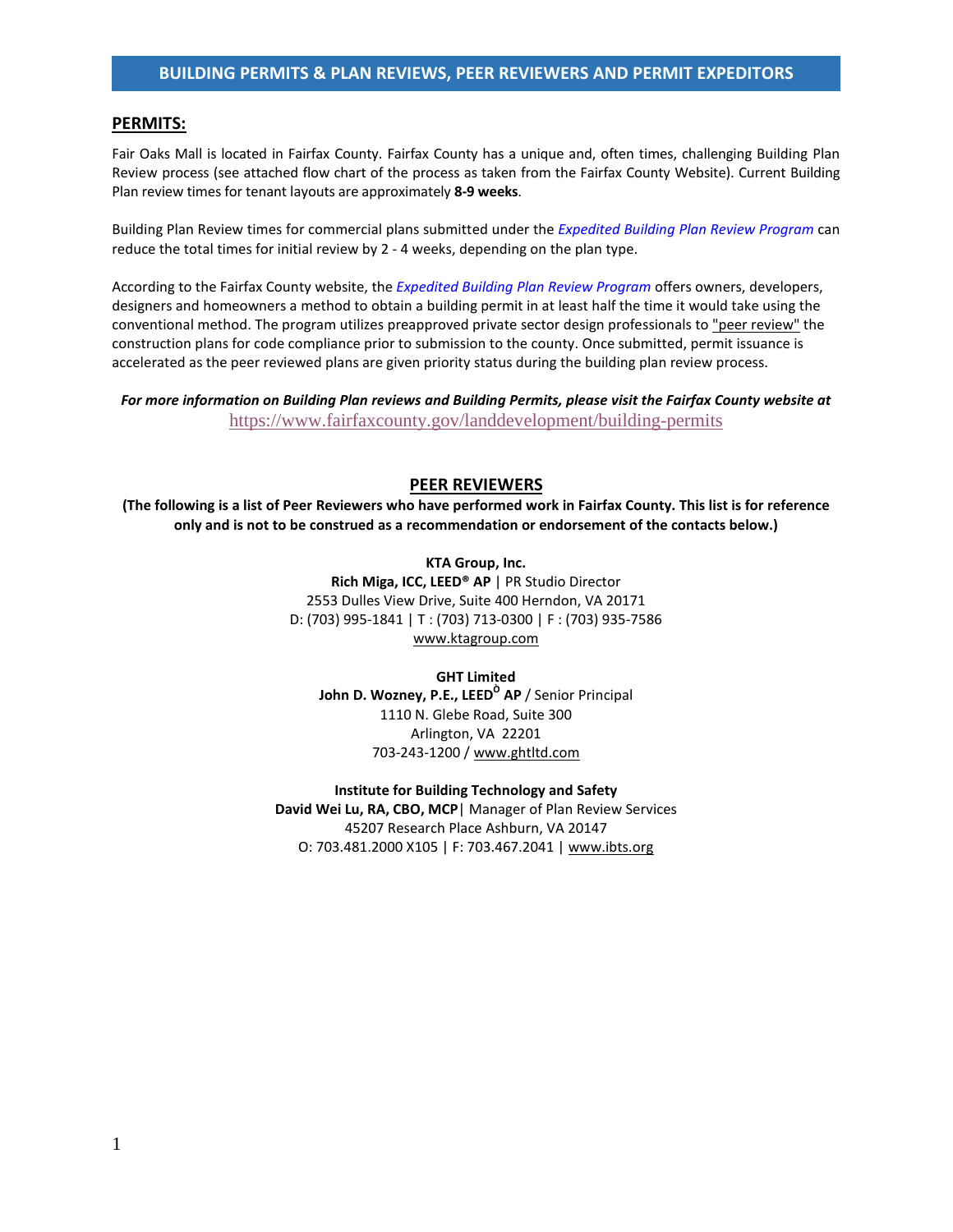# **BUILDING PERMITS & PLAN REVIEWS, PEER REVIEWERS AND PERMIT EXPEDITORS**

#### **Plans may also need approval by other County agencies, such as:**

- [Fire Marshal Plan Review:](http://www.fairfaxcounty.gov/fr/prevention/%23plans) The Fire Marshal Code Reference Package (CRP) explains the requirements for plan review and inspection for projects requiring fire marshal review and approval and is authored and compiled by members of the Engineering Plans Review Branch.
	- o Architects, engineers, designers, and installers should review the Fairfax County website [\(http://www.fairfaxcounty.gov/fr/prevention\)](http://www.fairfaxcounty.gov/fr/prevention) for additional information for projects requiring fire marshal review and approval.
	- o Fairfax County Fire and Rescue Department Office of the Fire Marshal 10700 Page Avenue Fairfax, Virginia 22030 Telephone: 703-246-4800
- [Health Department:](http://www.fairfaxcounty.gov/hd/eh/) For new food establishments or existing food establishments requiring renovation or construction (or a change of equipment), the first step of the process to obtain a Food Establishment Permit from the Health Department is to go through a **plan review process**.
	- o **Mail:** Fairfax County Health Department Division of Environmental Health Consumer Protection Program 10777 Main Street, Suite 111 Fairfax, VA 22030 **Fax:** 703-653-9448 // **Email:** [hdehd@fairfaxcounty.gov](mailto:hdehd@fairfaxcounty.gov)
- [Wastewater Review](http://www.fairfaxcounty.gov/dpwes/wastewater/wastewater_reviews.htm)
- [Zoning Requirements/](http://www.fairfaxcounty.gov/dpz/zoning/)Site Plan Approvals:
	- o As you search for a location for your business, the first step is to verify that your business is allowed at the location under the Fairfax County Zoning Ordinance.
	- o Any exterior improvements or new building construction (i.e., new building, new addition to an existing building, new patio for outdoor dining, or additional parking lot pavement) will likely require approval of either a site plan or minor site plan by the Site Development and Inspections Division (SDID) of the Department of Public Works and Environmental Services (DPWES). Contact the Engineer of the Day at 703-324-1575 to determine whether any type of site plan approval is required.
	- o A Licensed Professional Engineer should prepare your required Site Plan for submission and approval by the Fairfax County Site Development and Inspection Division (SDID). **The following engineer firm has performed work in Fairfax County. This is for reference only and is not to be construed as a recommendation or endorsement of the contacts below.**

**WALTER L. PHILLIPS, INC. BEN A. FLOOD, P.E.** PROJECT MANAGER CIVIL ENGINEERS | LAND SURVEYORS | LAND PLANNERS ZONING | LANDSCAPE ARCHITECTS | ARBORISTS 207 PARK AVENUE, FALLS CHURCH, VIRGINIA 22046 O (703) 532-6163 | C (703) 501-7317 | F (703) 533-1301

*For more information on Building Plan reviews and Building Permits, please visit the Fairfax County website at <https://www.fairfaxcounty.gov/landdevelopment/building-plan-review>*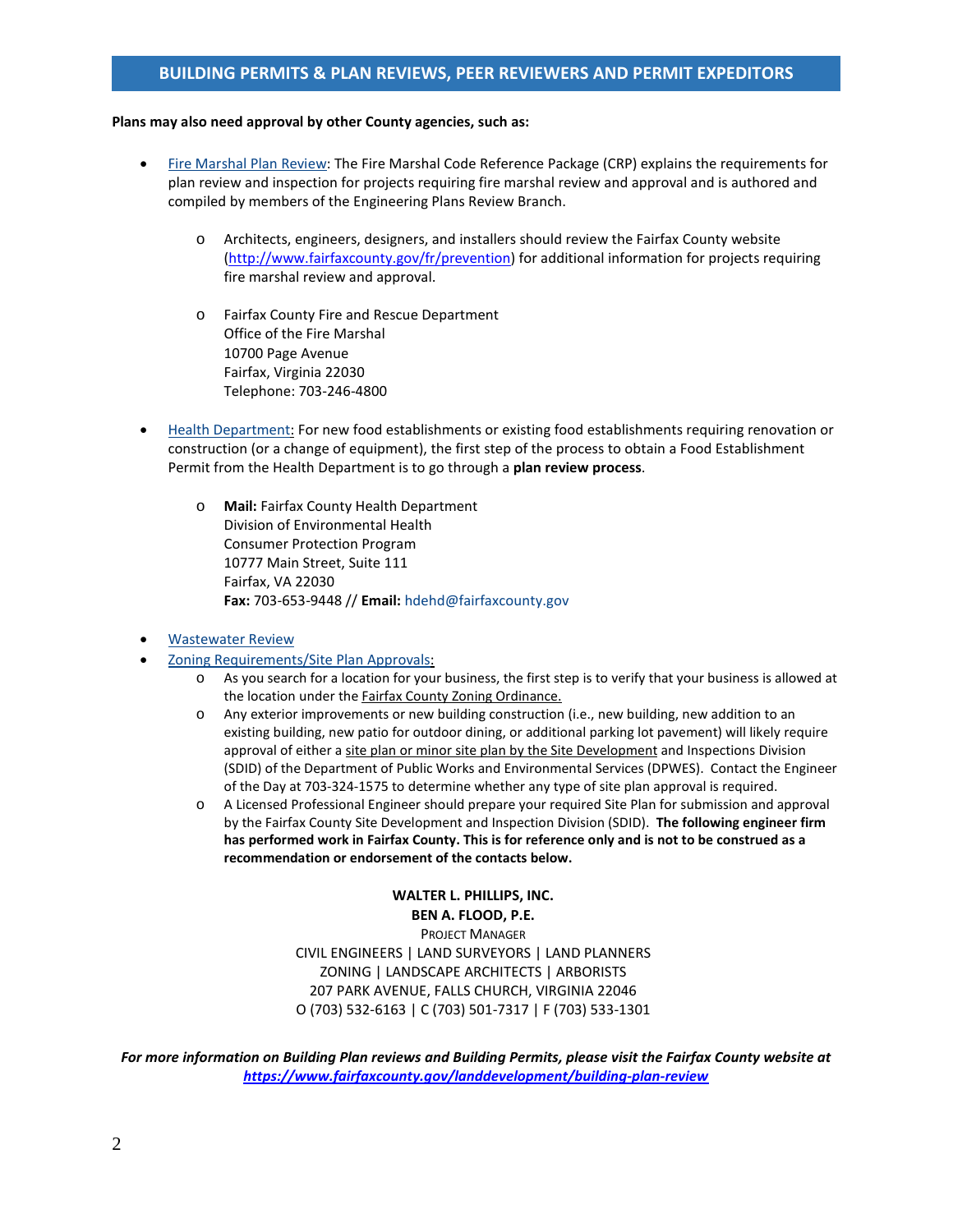### **BUILDING PLAN SUBMISSION REQUIREMENTS:**

- When applying for a permit, you must submit **two** copies (**three** copies if a Health Department permit is required) of plans for the review process. Plans must clearly illustrate the nature of all of the work to be performed.
- **Permit Application Center** The Herrity Building 12055 Government Center Parkway, 2nd Floor Fairfax, Virginia 22035 Telephone: **703-222-0801**
- The Peer Reviewers review the tenant construction plans for code compliance prior to submission to the county. **Permit Expeditors** assist with the actual permit submittals, the overall permit process and permit tracking for Fairfax County.

## **PERMIT EXPEDITORS**

**(The following is a list of Permit Expeditors who have performed work in Fairfax County. This list is for reference only and is not to be construed as a recommendation or endorsement of the contacts below.)**

> **Ramco of Virginia, Inc.** 3900 Jermantown Road Suite 300 Fairfax, VA 22030 703.934.4606 (office) [www.RAMCOVA.com](http://www.ramcova.com/)

*For more information on Building Plan reviews and Building Permits, please visit the Fairfax County website at <https://www.fairfaxcounty.gov/landdevelopment/building-plan-review>*